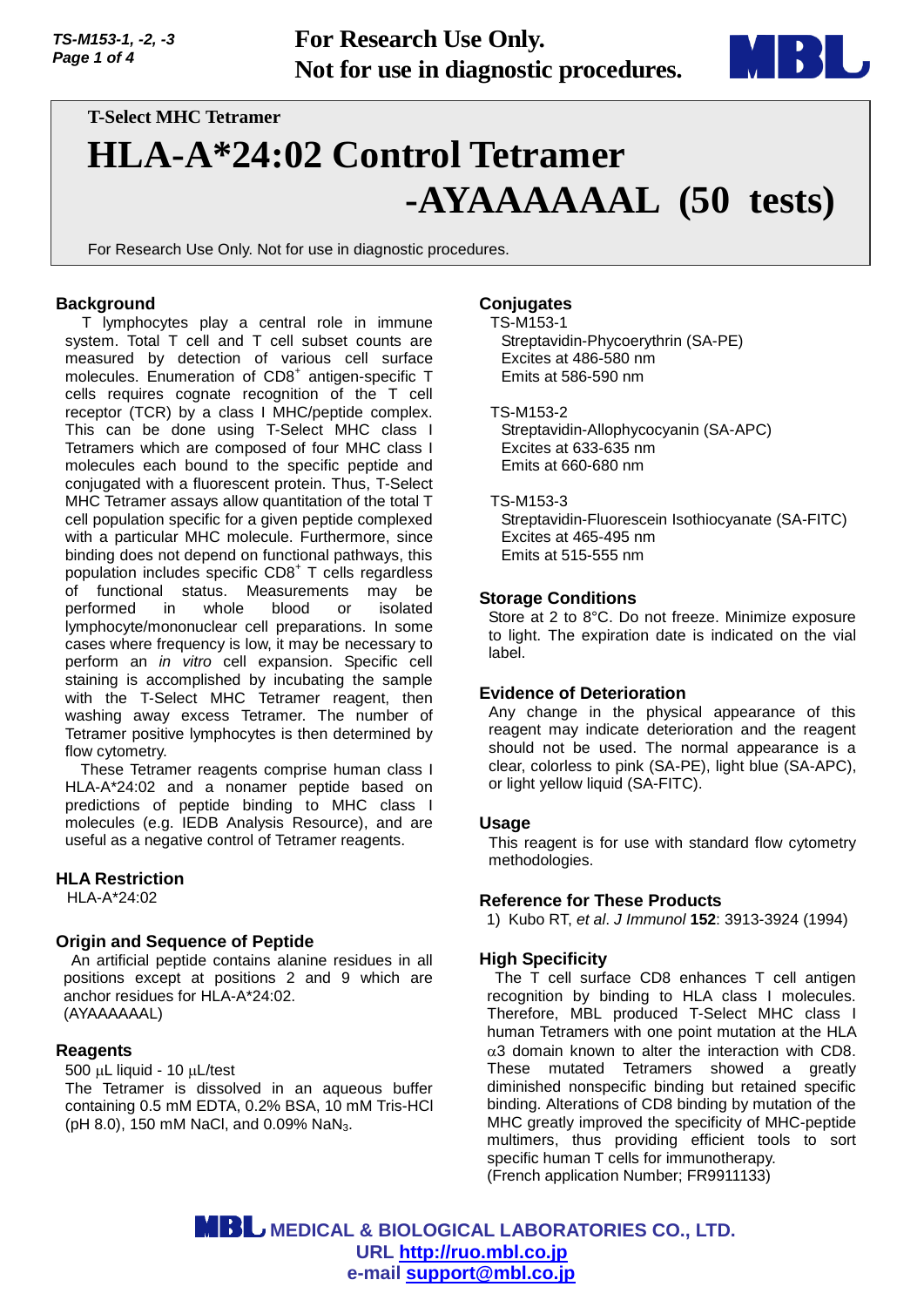# **References for T-Select MHC Tetramer**

Altman JD, *et al. Science* **274**: 94-96 (1996) McMichael AJ, *et al. J Exp Med* **187**: 1367-1371 (1998) Bodinier M, *et al. Nat Med* **6**: 707-710 (2000)

## **Statement of Warnings**

- 1. This reagent contains 0.09% sodium azide. Sodium azide under acid conditions yields hydrazoic acid, an extremely toxic compound. Azide compounds should be flushed with running water while being discarded. These precautions are recommended to avoid deposits in metal piping in which explosive conditions can develop. If skin or eye contact occurs, wash excessively with water.
- 2. Specimens, samples and material coming in contact with them should be handled as if capable of transmitting infection and disposed of with proper precautions.
- 3. Never pipette by mouth and avoid contact of samples with skin and mucous membranes.
- 4. Minimize exposure of reagent to light during storage or incubation.
- 5. Avoid microbial contamination of reagent or erroneous results may occur.
- 6. Use Good Laboratory Practices (GLP) when handling this reagent.

# **Materials Required But Not Supplied**

- 12 x 75 mm polypropylene test tubes
- Transfer pipettes
- Pipettors and disposable pipette tips
- Vortex mixer
- Centrifuge capable of 150 x g or 400 x g
- Aspirator
- PBS
- Red blood cell lysis reagent
- Anti-CD8-FITC, Beckman Coulter, Inc., PN 6603861
- Anti-CD8-PC5, Beckman Coulter, Inc., PN 6607011
- 7-AAD Viability Dye, Beckman Coulter, Inc., PN A07704
- Clear Back (human FcR blocking reagent), MBL, PN MTG-001

# **Procedure for Whole Blood**

- 1. Collect blood by venipuncture into a blood collection tube containing an appropriate anti-coagulant.
- 2. Add 10  $\mu$ L of T-Select MHC Tetramer to each 12 x 75 mm test tube.
- 3. Add 200  $\mu$ L of whole blood into each test tube.
- 4. Vortex gently.
- 5. Incubate for 30-60 minutes at 2-8°C or room temperature (15-25°C) protected from light.
- 6. Add any additional antibodies (e.g. anti-CD8) and vortex gently.
- 7. Incubate for 30 minutes at 2-8°C protected from light.
- 8. Lyse red blood cells using commercially available reagents.
- 9. Prepare samples according to description of the package insert.
- 10. Analyze prepared samples by flow cytometry. If necessary, store the samples at 2-8°C protected from light for a maximum of 24 hours prior to analysis.

## **Procedure for Peripheral Blood Mononuclear Cells**

- 1. Prepare peripheral blood mononuclear cells (PBMC) according to established procedures. Cells should be re-suspended at a concentration of 2 x 10<sup>7</sup> cells/mL. 50  $\mu$ L of sample is required for each T-Select MHC Tetramer determination.
- 2. Add 10 µL of Clear Back (human FcR blocking reagent, MBL, PN MTG-001) to each 12 x 75 mm test tube.
- 3. Add 50  $\mu$ L PBMC into each test tube (e.g. 1 x 10<sup>6</sup>) cells per tube).
- 4. Incubate for 5 minutes at room temperature.
- 5. Add 10 µL of T-Select MHC Tetramer and vortex gently.
- 6. Incubate for 30-60 minutes at 2-8°C or room temperature (15-25°C) protected from light.
- 7. Add any additional antibodies (e.g. anti-CD8) and vortex gently.
- 8. Incubate for 30 minutes at 2-8°C protected from light.
- 9. Add 3 mL of PBS or FCM buffer (2% FCS/0.09% NaN3/PBS).
- 10. Centrifuge tubes at 400 x g for 5 minutes.
- 11. Aspirate or decant the supernatant.
- 12. Resuspend the pellet in 500  $\mu$ L of PBS with 0.5% formaldehyde.
- 13. Analyze prepared samples by flow cytometry. If necessary, store the samples at 2-8°C protected from light for a maximum of 24 hours prior to analysis.

## **Limitations**

- 1. For optimal results with whole blood, retain specimens in blood collection tubes at room temperature, while rocking, prior to staining and analyzing. Refrigerated specimens may give aberrant results.
- 2. Recommended cell viability for venous blood specimens is > 90%.
- 3. Prolonged exposure of cells to lytic reagents may cause white blood cell destruction and loss of cells in the population of interest.
- 4. All red blood cells may not lyse under the following conditions: nucleated red blood cells, abnormal protein concentration or hemoglobinopathies. This may cause falsely decreased results due to unlysed red blood cells being counted as leukocytes.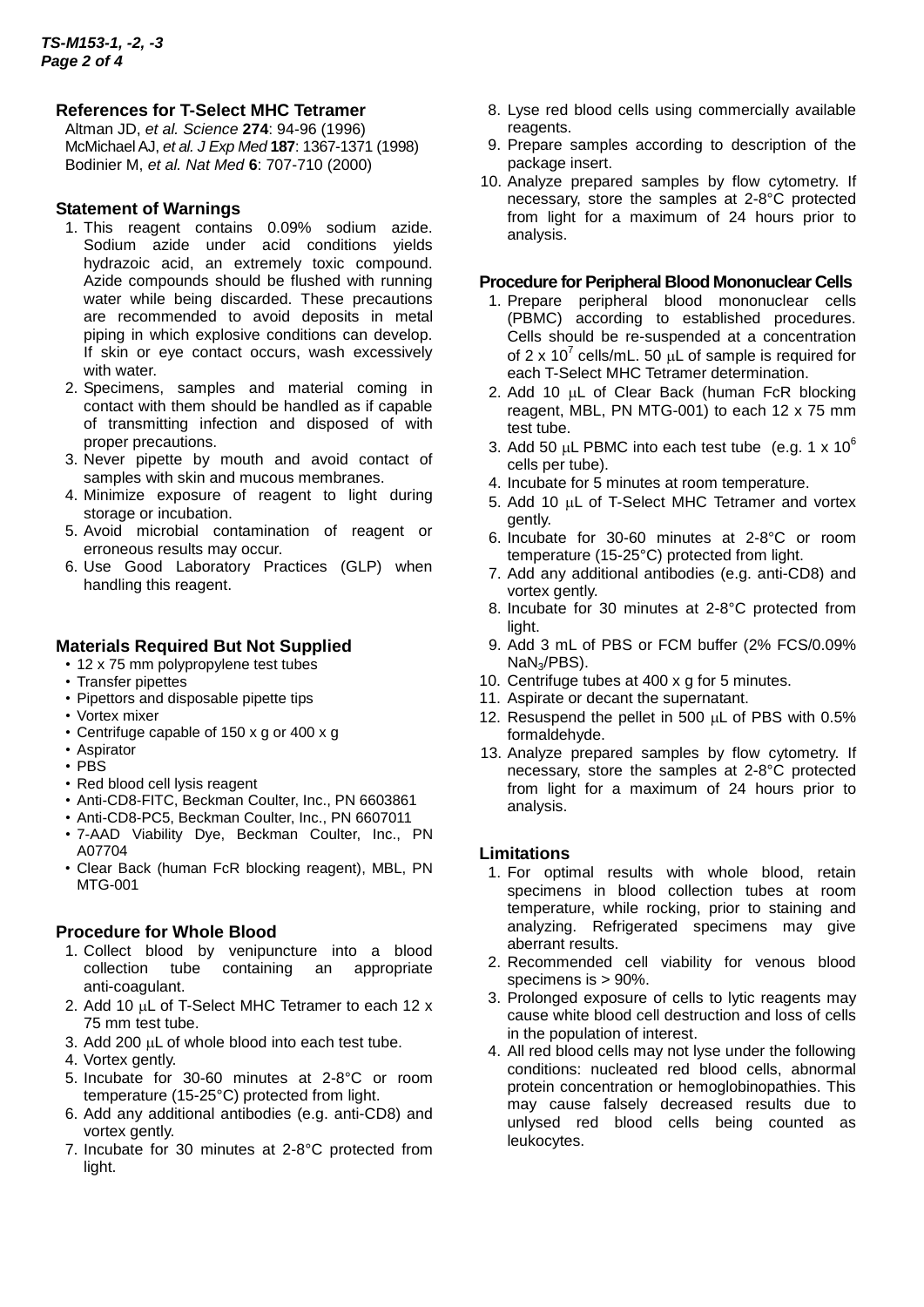## **Technical Hints**

- A.If PBMC culture is needed, we recommend the use of heparin as an anti-coagulant.
- B.Clear Back reagent (human FcR blocking reagent) may effectively block non-specific binding caused by macrophages or endocytosis, resulting in clear staining when cells are stained with MHC Tetramer and antibodies. Please refer to the data sheet (MBL, PN MTG-001) for details.
- C.A Tetramer that is constructed with the same allele of interest and an irrelevant peptide may be used as a negative control.
- D.We recommend the use of CD8 antibody, clone SFCI21Thy2D3 (T8, Beckman Coulter, Inc.), which does not block or interfere with the specific binding of MHC Tetramers to T cells.
- E.The use of CD45 antibody and gating of the lymphocyte population are recommended in order to reduce contamination of unlysed or nucleated red blood cells in the gate.
- F. Apoptotic, necrotic, and/or damaged cells are sources of interference in the analysis of viable cells by flow cytometry. Cell viability should be determined by 7-aminoactinomycin D (7-AAD) staining; intact viable cells remain unstained (negative).
- G.Cells do not require fixation prior to analysis if the stained cells are analyzed by flow cytometry within several hours.

## **Related Products MHC class I Control Tetramers**

| TS-0029-1C HLA-A*02:01 Negative Tetramer-PE                       |
|-------------------------------------------------------------------|
| TS-M151-1 HLA-A*02:01 Control Tetramer-ALAAAAAAV-PE               |
| TS-M152-1 HLA-A*11:01 Control Tetramer-ATAAAAAAK-PE               |
| TS-M153-1 HLA-A*24:01 Control Tetramer-AYAAAAAAL-PE               |
| TS-M007-1 HLA-A*24:02 Negative Tetramer-RYLRDQQLL-PE              |
| TS-M008-1 H-2K <sup>b</sup> Negative (SIY) Tetramer-SIYRYYGL-PE   |
| TS-M501-1 $H-2K^b$ $\beta$ -galactosidase Tetramer-DAPIYTNV-PE    |
| TS-M511-1 H-2L <sup>d</sup> B-galactosidase Tetramer-TPHPARIGL-PE |
|                                                                   |

#### **MHC class II Control Tetramers**

| TS-M801-1 HLA-DRB1*01:01 human CLIP <sub>103-117</sub> Tetramer-PE   |
|----------------------------------------------------------------------|
| TS-M805-1 HLA-DRB1*04:05 human CLIP <sub>103-117</sub> Tetramer-PE   |
| TS-M807-1 HLA-DRB1*11:01 human CLIP <sub>103-117</sub> Tetramer-PE   |
| TS-M809-1 HLA-DRB1*04:01 human CLIP <sub>103-117</sub> Tetramer-PE   |
| TS-M816-1 HLA-DRB1*15:01 human CLIP <sub>103-117</sub> Tetramer-PE   |
| TS-M817-1 HLA-DRB1*15:02 human CLIP <sub>103-117</sub> Tetramer-PE   |
| TS-M715-1 I-A <sup>b</sup> human CLIP <sub>103-117</sub> Tetramer-PE |
| TS-M720-1 I-A <sup>d</sup> human CLIP <sub>103-117</sub> Tetramer-PE |
|                                                                      |

## **T-Select PEPTIDEs**

| TS-0029-P | HLA-A*02:01 Negative peptide                                   |
|-----------|----------------------------------------------------------------|
| TS-M151-P | HLA-A*02:01 Control peptide, ALAAAAAAV                         |
| TS-M152-P | HLA-A*11:01 Control peptide, ATAAAAAAK                         |
| TS-M153-P | HLA-A*24:01 Control peptide, AYAAAAAAL                         |
|           | TS-M007-P HLA-A*24:02 HIV env gp160 peptide, RYLRDQQLL         |
|           | TS-M801-P HLA-DRB1*01:01 human CLIP <sub>103-117</sub> peptide |
|           | TS-M501-P $H-2K^b \beta$ -galactosidase peptide, DAPIYTNV      |
|           | TS-M511-P $H-2L^{d}$ $\beta$ -galactosidase peptide, TPHPARIGL |
|           | TS-M008-P H-2K <sup>b</sup> SIY peptide, SIYRYYGL              |

## **Others**

| 4844     | <b>IMMUNOCYTO CD107a Detection Kit</b>                         |
|----------|----------------------------------------------------------------|
| AM-1005M | <b>IMMUNOCYTO Cytotoxicity Detection Kit</b>                   |
| 6603861  | CD8-FITC (T8)                                                  |
| 6607011  | CD8-PC5 (T8)                                                   |
| A07704   | 7-AAD Viability Dye                                            |
| IM-1400  | OptiLyse B                                                     |
| A11895   | OptiLyse C                                                     |
| MTG-001  | Clear Back (Human FcR blocking reagent)                        |
|          | TB-7300-K1 QuickSwitch Quant HLA-A*02:01 Tetramer Kit-PE       |
|          | TB-7301-K1 QuickSwitch HLA-A*02:01 Tetramer Kit-PE             |
|          | TB-7400-K1 QuickSwitch Quant H-2K <sup>b</sup> Tetramer Kit-PE |
|          | TB-7401-K1 QuickSwitch H-2K <sup>b</sup> Tetramer Kit-PE       |

Please check our web site [\(http://ruo.mbl.co.jp\)](https://ruo.mbl.co.jp/) for up-to-date information on products and custom MHC Tetramers.